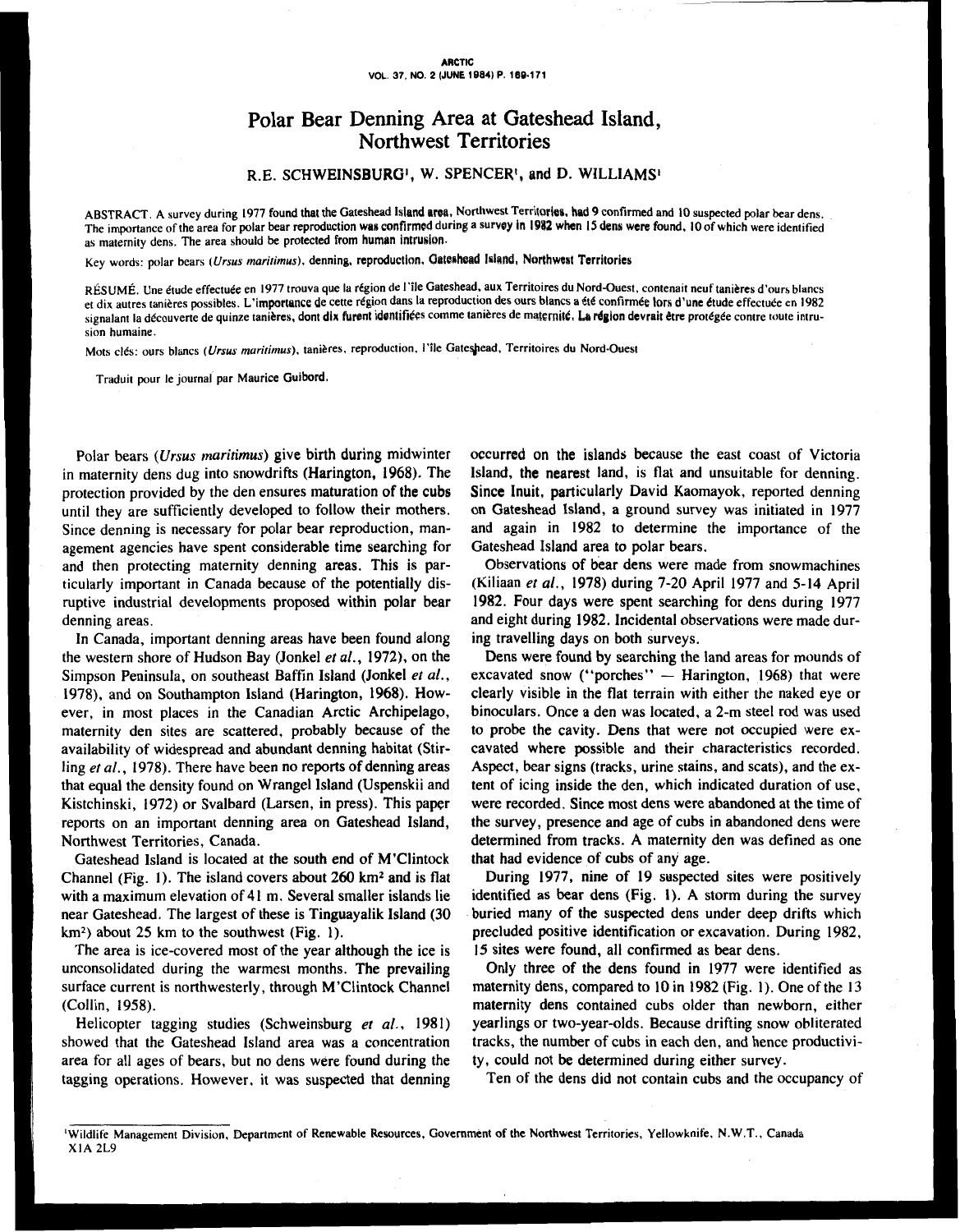

FIG. 1. Denning sites on Gateshead Island.

one den was not determined since a bear was still present within. Van de Velde (1957) and Harington (1968) reported denning of non-breeding bears of both sexes. The dens that did not have cubs were probably used by non-breeding bears although the possibility of intra-uterine and *post-parturn* cub mortality in the den exists. Dens of non-breeding bears can be used for varying lengths of time (Harington, 1968). In 1977, no long-term, non-maternity dens were found but three nonmaternity dens found in 1982 had extensive icing on the walls and ceilings, indicating lengthy occupancy.

In both surveys, most of the dens were located on the eastern side of Gateshead Island (Fig. **I).** Compared with the rest of the island, the terrain in this area is relatively more broken and elevated providing more suitable habitat for denning polar bears. Most dens were found within **1** km **of** the coast.

During 1977, 17 of the proven and suspected dens had a southern exposure and two faced northwesterly, whereas in 1982, IO dens faced northwesterly and the remaining five northeasterly. Other authors found that dens generally face south (Harington, 1968; Uspenski and Kistchinski, 1972), but the selection of den sites is probably dependent upon the amount of snow accumulated at the time of denning. **In** the fall of 1981 predominant southerly winds resulted in a snow buildup on north-facing slopes (David Kaomayok, pers. comm. 1982). This observation could explain the observed selection of north-facing den sites on Gateshead Island during the 198 1-82 winter. Unfortunately, meteorological data are lacking for the Gateshead Island area.

Since emergence from dens occurs over a month (Uspenski and Kistchinski, 1972), many abandoned dens are undoubtedly